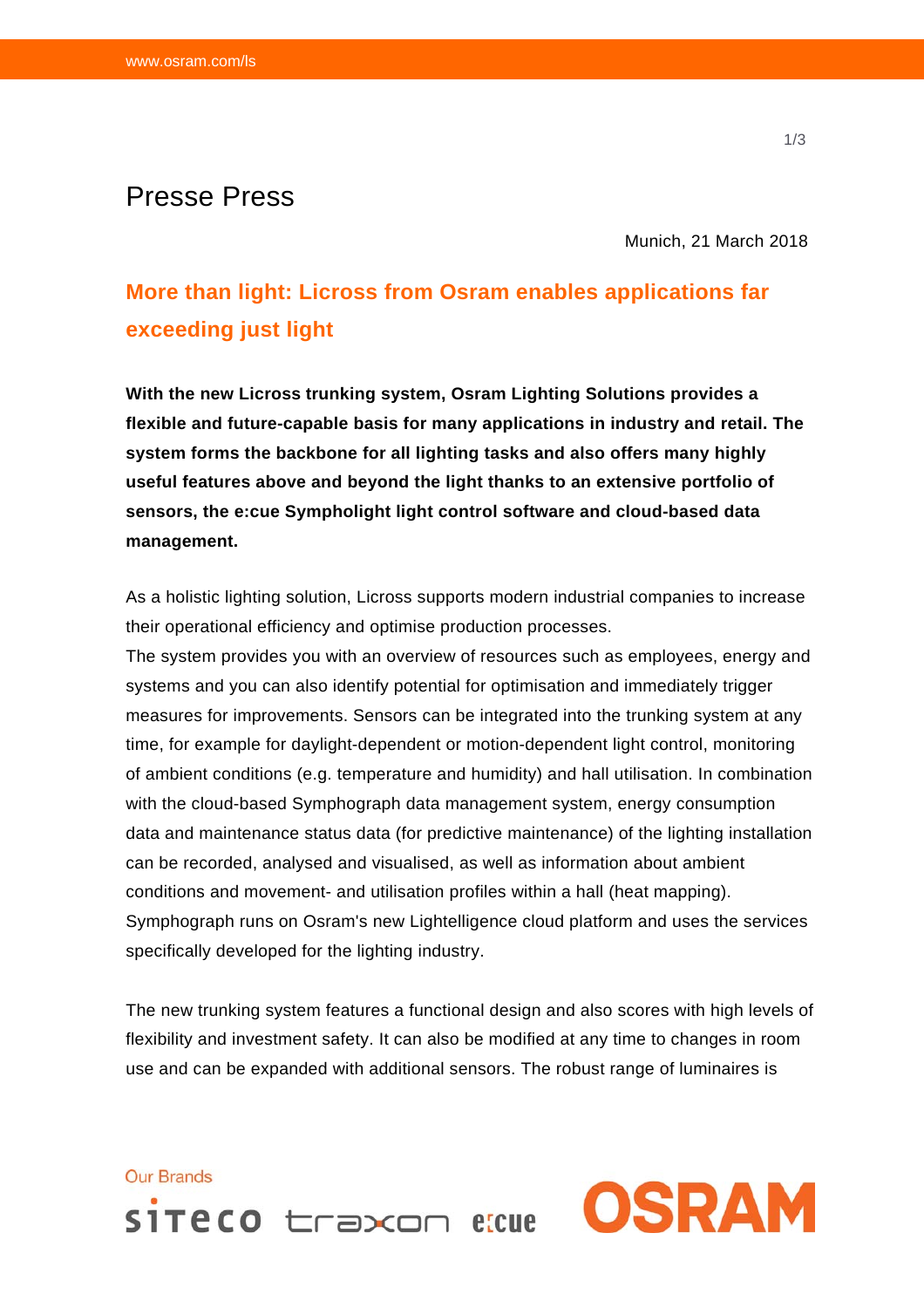available up to a protection rating of IP64 and offers many light inserts with new lighting technologies for all possible industrial and retail applications. The tunable white version for example enables colour temperature and light intensity to simulate the course of daylight, thereby activating the biorhythm of employees. Such Human Centric Lighting solutions support the concentration and performance capacity of workers and can therefore also improve levels of productivity at the workplace.

Einstone transmitter units (intelligent beacons for location-based services) can be integrated to e.g. support the retail trade in understanding customer routes and display merchandise and advertising campaigns in eye-catching ways. Dealers can also communicate with customers via mobile end devices to attract their attention to special offers for example.



Together with sensor technology, light management and cloud-based data management, the new trunking system Licross from Osram represents a future-capable and highly flexible holistic concept.